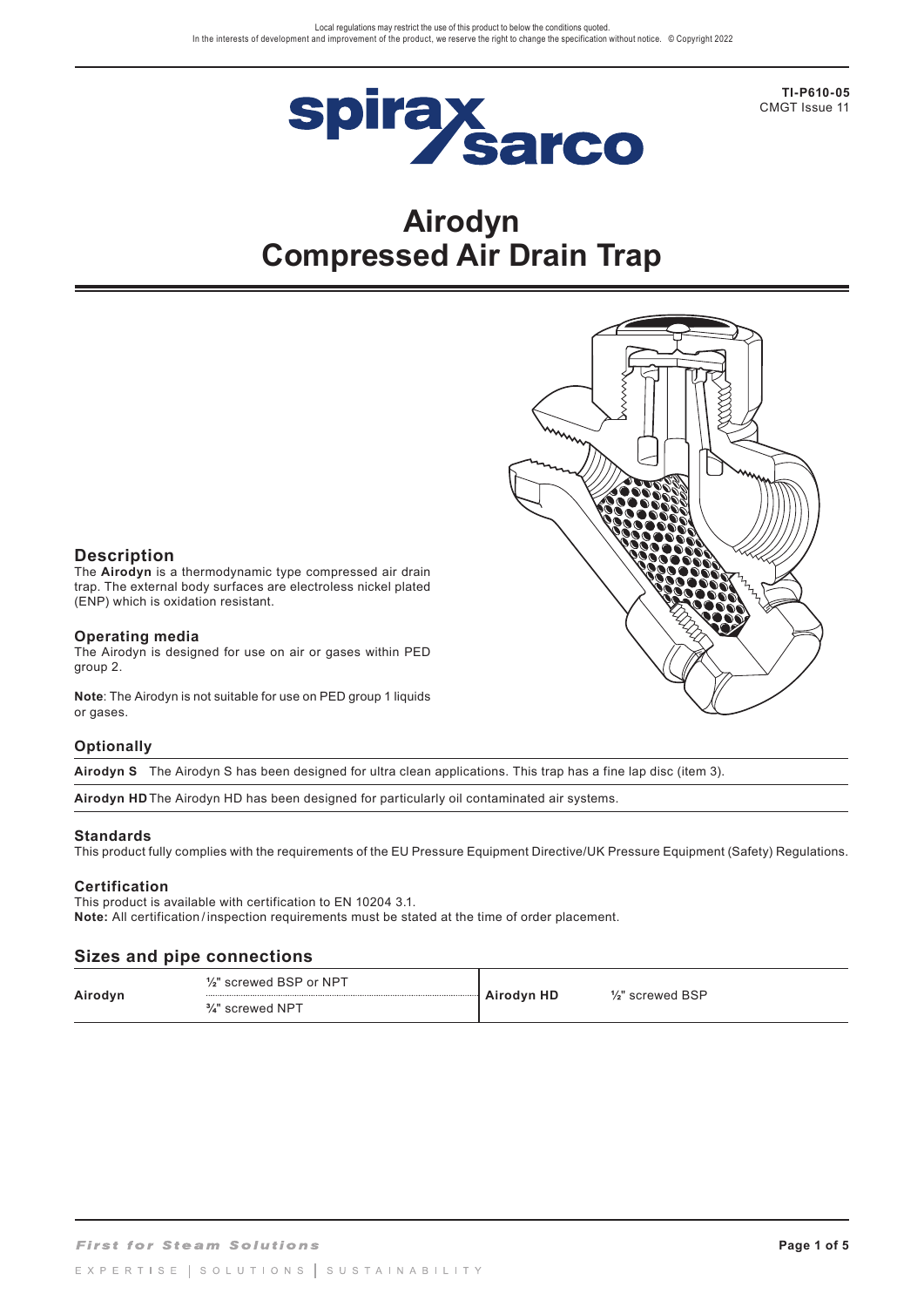

**The product must not** be used in this region.

|             | Body design conditions                                                                                                                     | <b>PN63</b>         |
|-------------|--------------------------------------------------------------------------------------------------------------------------------------------|---------------------|
| <b>PMA</b>  | Maximum allowable pressure                                                                                                                 | 63 bar g $@$ 120 °C |
| TMA         | Maximum allowable temperature                                                                                                              | 400°C @ 42 bar q    |
|             | Minimum allowable temperature                                                                                                              | $0^{\circ}$ C       |
| <b>PMO</b>  | Maximum operating pressure for saturated steam service                                                                                     | 63 bar g $@$ 120 °C |
| TMO         | Maximum operating temperature                                                                                                              | 400°C @ 42 bar q    |
|             | Minimum operating temperature                                                                                                              | $0^{\circ}$ C       |
| <b>PMOB</b> | Maximum backpressure should not exceed 80% of the inlet pressure under any conditions of operation otherwise the<br>trap may not shut-off. |                     |
|             | Minimum operating differential pressure for satisfactory operation                                                                         | $0.25$ bar          |
|             | Designed for a maximum cold hydraulic test pressure of:                                                                                    | 95 bar g            |

| No.          | Part                | <b>Material</b> |                     |
|--------------|---------------------|-----------------|---------------------|
|              | Body                | Stainless steel | ASTM A743 Gr. CA40F |
| $\mathbf{2}$ | Cap                 | Stainless steel | AISI 416            |
| 3            | <b>Disc</b>         | Stainless steel | BS 1449 420 S45     |
| 4            | Strainer screen     | Stainless steel | BS 1449 304 S16     |
| 5            | Strainer cap        | Stainless steel | AISI 416            |
| 6            | Strainer cap gasket | Stainless steel | BS 1449 304 S16     |